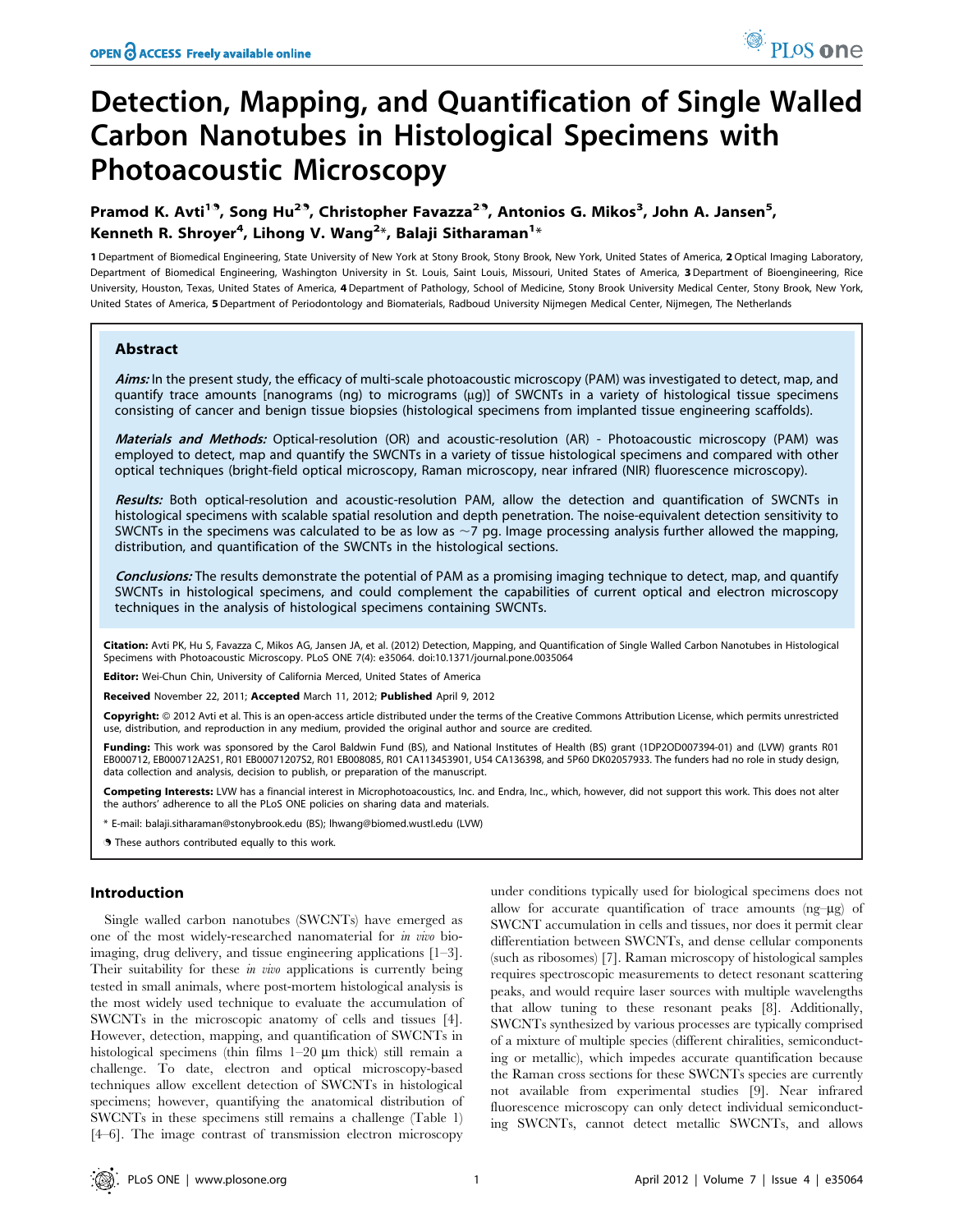reduced or no detection of SWCNT aggregates. Thus, unless the histological specimens mainly comprise of individual semiconducting SWCNTs, quantification would be difficult [10]. Bright field optical microscopy of dye stained histological specimens has limitations as well [5]. It is difficult to distinguish SWCNTs from the intracellular organelles especially near the nuclear region as well as debris and microbubbles formed during the sectioning process because they appear similar to SWCNTs [5]. Recently, photoacoustic microscopy (PAM) has been demonstrated to detect SWCNTs with high spatial resolution and sensitivity [11–14]. PAM's excellent sensitivity stems from the strong optical absorption properties of SWCNTs, which constitutes the primary contrast mechanism in PAM. In this work, we have investigated the efficacy of PAM to detect, map, and quantify the distribution of SWCNTs in a variety of histological specimens.

#### Results

To generate the standard curve for SWCNT quantification, different concentrations (400 ng–40  $\mu$ g) of SWCNTs spread on glass slides were imaged using AR-PAM (Figs. 1a–1d). The total photoacoustic signal of SWCNTs at each concentration was averaged from 3 spotted areas (Table 2). The standard curve shows a linear dependence  $(\vec{r}^2 = 0.992)$  between the total photoacoustic signal and the SWCNT concentration (Fig. 2), which can be used to estimate the SWCNT mass in unknown tissue samples. Since AR-PAM and OR-PAM have similar detection sensitivities, which has been validated in blood vessel imaging [11,17], we did not repeat the same calibration process for OR-PAM. Figure 1e shows the AR-PAM image of an unstained histological section of breast cancer tissue. Using the standard curve, the SWCNT mass is estimated to be  $31.1 \mu g$ ,

Table 1. The limitations of transmission electron microscopy, Raman spectroscopy, near-IR fluorescence microscopy, and brightfield optical microscopy and the potential advantages of photoacoustic microscopy in detection, mapping, and quantification of SWCNTs in histological specimens.

| $#$ Limitations                                                                                                                                                                                                                                                            | <b>Advantages</b>                                                                                                                                                                                                                                                                                                                                                                                                                                                                                                     |                                                                                                                                                                                                                                                                                                                                                                                                                           |                                                                                                                                                                                                                                                                                                |                                                                                                                                                                                                                                                                  |  |  |  |
|----------------------------------------------------------------------------------------------------------------------------------------------------------------------------------------------------------------------------------------------------------------------------|-----------------------------------------------------------------------------------------------------------------------------------------------------------------------------------------------------------------------------------------------------------------------------------------------------------------------------------------------------------------------------------------------------------------------------------------------------------------------------------------------------------------------|---------------------------------------------------------------------------------------------------------------------------------------------------------------------------------------------------------------------------------------------------------------------------------------------------------------------------------------------------------------------------------------------------------------------------|------------------------------------------------------------------------------------------------------------------------------------------------------------------------------------------------------------------------------------------------------------------------------------------------|------------------------------------------------------------------------------------------------------------------------------------------------------------------------------------------------------------------------------------------------------------------|--|--|--|
| Transmission<br>electron microscopy                                                                                                                                                                                                                                        | Raman microscopy                                                                                                                                                                                                                                                                                                                                                                                                                                                                                                      | <b>Near IR fluorescence</b><br>microscopy                                                                                                                                                                                                                                                                                                                                                                                 | <b>Bright-field optical</b><br>microscopy                                                                                                                                                                                                                                                      | <b>Photoacoustic Microscopy</b>                                                                                                                                                                                                                                  |  |  |  |
| <b>Detection of SWCNT in</b><br>histological specimens                                                                                                                                                                                                                     |                                                                                                                                                                                                                                                                                                                                                                                                                                                                                                                       |                                                                                                                                                                                                                                                                                                                                                                                                                           |                                                                                                                                                                                                                                                                                                |                                                                                                                                                                                                                                                                  |  |  |  |
| (a) Image formed by<br>partial absorption of an<br>electron beam transmitted<br>through the specimen.<br>(b) Allows detections.<br>Sometimes difficult to<br>discriminate between<br>SWCNT and carbon-rich<br>cell structures due to<br>low imaging contrast<br>$(7,30)$ . | (a) Image formed by inelastic<br>or Raman scattering of light<br>by the specimen.<br>(b) Allows detection. Weak<br>scattering signal requires<br>high laser power, may not<br>preserve the sample for<br>multiple analysis (8).<br>(c) Need use of near-resonant<br>laser sources. Thus, laser<br>sources that can be tuned<br>to multiple wavelengths<br>would be needed (8-9)                                                                                                                                       | (a) Image formed by NIR fluorescent<br>emission of the specimen.<br>(b) Allows detection. Low intensity<br>and aggregation limits detection (11). through the specimen<br>(c) Quantum yields are low and<br>dependent on chemical<br>environment such as pH,<br>concentration and salinity (31).<br>(d) Physical adsorption of<br>biomolecules like proteins<br>and DNA quenches the NIR<br>photoluminescence (22-24).    | (a) Image formed by partial<br>attenuation of white-light<br>illumination transmitted<br>(b) Allows detection. Carbon<br>nanotubes appear as black<br>particles, difficult to<br>distinguish between fine<br>air bubbles, dust impurities,<br>and dense stains which<br>also appear black [5]. | (a) Image formed by optical<br>absorption-induced ultrasound<br>emission of the specimen<br>(b) Allows detection.<br>Aggregation of SWCNTs does<br>not reduce photoacoustic<br>signal intensity.<br>(c) No quenching of signals<br>observed over long exposures. |  |  |  |
| <b>Quantification of SWCNT</b><br>in histological specimens                                                                                                                                                                                                                |                                                                                                                                                                                                                                                                                                                                                                                                                                                                                                                       |                                                                                                                                                                                                                                                                                                                                                                                                                           |                                                                                                                                                                                                                                                                                                |                                                                                                                                                                                                                                                                  |  |  |  |
| (a) Only qualitative<br>information obtained (7).<br>(b) Has not been<br>demonstrated in thin film<br>histological specimens.                                                                                                                                              | (a) SWCNTs synthesized by<br>various processes are a<br>mixture of semiconducting<br>and metallic with characteristic<br>resonance scattering peaks.<br>Thus, quantifying them in a<br>mixture is a challenge (9).<br>(b) Has been demonstrated<br>in SWCNT biodistribution<br>studies when biological<br>specimens are prepared as<br>fluid solutions (9).<br>(c) Has not been demonstrated<br>in SWCNT biodistribution<br>studies when biological<br>specimens are prepared as thin<br>film histological specimens. | (a) Accurate quantification is<br>difficult because of the low signal<br>intensity. Signals obtained only by<br>individual semi-conducting SWCNTs<br>which unless enriched typically<br>represent only 1/3 of SWCNT sample. histological specimens.<br>(b) Aggregates quench the NIR<br>fluorescence, and hence<br>challenging to quantify (10).<br>(c) Has not been demonstrated<br>in thin film histological specimens. | (a) Quantification of<br>SWCNTs not possible<br>due to reason listed above.<br>(b) Has not been<br>demonstrated in                                                                                                                                                                             | (a) Quantification of SWCNTs<br>in histological specimens<br>possible.<br>(b) Has not been<br>demonstrated in<br>histological specimens.                                                                                                                         |  |  |  |
| <b>Mapping of SWCNT in</b><br>histological specimens                                                                                                                                                                                                                       |                                                                                                                                                                                                                                                                                                                                                                                                                                                                                                                       |                                                                                                                                                                                                                                                                                                                                                                                                                           |                                                                                                                                                                                                                                                                                                |                                                                                                                                                                                                                                                                  |  |  |  |
| (a) Accurate mapping not<br>possible.<br>(b) No reports available on<br>thin film histological<br>specimens                                                                                                                                                                | (a) Mapping possible, but<br>could be challenging.<br>(b) No reports available on<br>thin film histological<br>specimens                                                                                                                                                                                                                                                                                                                                                                                              | (a) Accurate mapping not possible<br>unless sample contains only<br>individual semiconducting SWCNTs.<br>(b) No reports available on thin<br>film histological specimens                                                                                                                                                                                                                                                  | (a) Accurate mapping not<br>possible.<br>(b) No reports available<br>on thin film histological<br>specimens                                                                                                                                                                                    | (a) Mapping possible.<br>(b) No reports available<br>on thin film histological<br>specimens                                                                                                                                                                      |  |  |  |

doi:10.1371/journal.pone.0035064.t001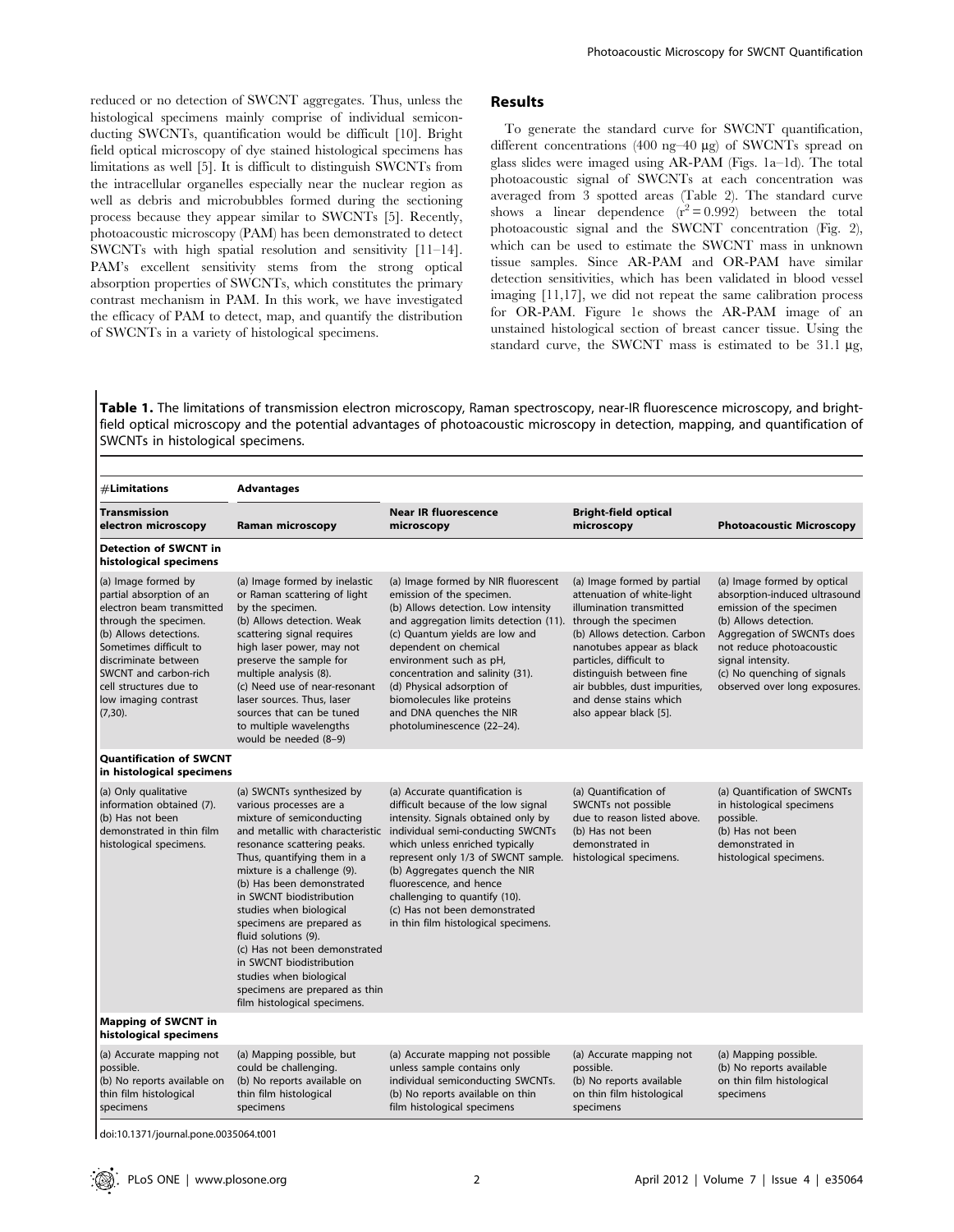

Figure 1. Acoustic-resolution photoacoustic microscopy (AR-PAM) of single walled carbon nanotubes (SWCNTs). PAM images at 4 different concentrations (a) 400 ng, (b) 800 ng, (c) 10  $\mu$ g and (d) 40 µg of the SWCNTs spread across a given area on a glass slide, (e) an unknown concentration of SWCNTs spread on the surface of a human breast cancer tissue section and (f) unstained human breast cancer tissue. All scale bars are 1 mm. doi:10.1371/journal.pone.0035064.g001

which is very close to the actual mass of  $30 \mu$ g spread on the breast cancer sample.

The noise-equivalent detection sensitivity of PAM was further estimated, which is defined as the SWCNT mass per AR-PAM resolution voxel  $(45\times45\times15 \text{ }\mu\text{m}^3)$  that can generate a photoacoustic signal equal to the system noise level. As shown in Table 2, the noise-equivalent mass sensitivity is  $\sim$ 7 pg, translating to a detection sensitivity of  $\sim 0.23$  fg/ $\mu$ m<sup>3</sup>. Photoacoustic signals from breast cancer tissues with no SWCNTs (Fig. 1f, highlighted with a dashed yellow circle) were measured to be very close to the average noise level of the SWCNT samples shown in Figs. 1a–1d, suggesting a similar noise-equivalent mass sensitivity of 7 pg in vivo. Usually, a signal-to-noise ratio of at least 2 is required for imaging and sensing, which corresponds to a practical sensitivity of 14 pg. In contrast to the weak signal of the native cancer tissue, four fiducial ink marks that delineate the tissue boundaries show relatively strong photoacoustic signals (Fig. 1f, black arrows).

To demonstrate the high sensitivity and specificity of PAM for SWCNT detection, OR-PAM and transmission-mode optical microscopy images of H&E stained human breast cancer sections with and without SWCNTs, respectively were compared (Fig. 3). In the absence of SWCNTs, H&E stains show similar imaging



Figure 2. The linear-fitted standard curve of photoacoustic signals obtained from 400 ng, 800 ng, 10  $\mu$ g and 40  $\mu$ g of single walled carbon nanotubes. For each concentration, 3 spots were spotted in a small area on a glass slide and air dried. The photoacoustic amplitude of the nanotubes distributed in each spot is integrated and represents the total photoacoustic amplitude. Each data point in Fig. 2 represents the average photoacoustic amplitude of 3 spots at each concentration, and the error bar represents the standard deviation. The  $R^2$  value for the linear-fitting curve is 0.992. doi:10.1371/journal.pone.0035064.g002

contrasts in transmission-mode optical microscopy (Fig. 3a) and OR-PAM images (Fig. 3b). However, in the presence of SWCNTs (Figs. 3c, red arrows) as well as the artifacts created during specimen preparation such as trace impurities, excess nuclear stains (Figs. 3c, green arrows), dust (Figs. 3c, blue arrows), and small bubbles (Figs. 3c, represented as B), the transmission-mode optical microscope has difficulty in distinguishing the SWCNTs from these dark-spot-like artifacts. In contrast, OR-PAM can clearly differentiate SWCNTs (Figs. 3d, red arrows) from the aforementioned artifacts (Figs. 3d, green and blue arrows) with a more than 14 dB difference in photoacoustic signal strength. Note that the photoacoustic signal of H&E stains is also much weaker compared to that of SWCNTs (Fig. 3d). The presence of SWCNT aggregates Figs. 3c and 3d was confirmed by Raman spectroscopy.

Raman spectroscopy (Figs. 4a–4c) and NIR fluorescence (Figs. 4d–4e) also allowed detection of SWCNTs in breast cancer tissues. However, detection of all the SWCNT species, and thus accurate quantification of SWCNTs in the histological samples could not be achieved. Figures 4a and 4b show bright-field optical microscopy images of a cancer tissue section before and after performing Raman spectroscopy (excitation laser wavelength: 532 nm). The characteristic Raman spectra with the G and D bands confirm the presence of SWCNTs (Fig. 4c). However, prolonged exposure of the laser to obtain a good Raman signal generated bubbles and/or ablated the tissues (Figure 4b) limiting their use for continuous or repetitive studies. Figures 4d and 4e show the bright-field, and NIR fluorescence images of breast cancer tissues with SWCNTs, respectively. The bright-field optical microscopy image shows SWCNT aggregates all over the tissue specimen (Fig. 4d, some representative regions are highlighted with the red circles). The NIR fluorescence (excitation: 650 nm; emission: 750–900 nm) microscope could not detect all the aggregated SWCNTs, since the formation of aggregates/clusters decreases photoluminescence signals (Fig. 4e). The overlay of the bright field and fluorescence images (Fig. 4f) show weak or no fluorescence signals in portions of the specimen that contain SWCNT aggregates (red circled regions).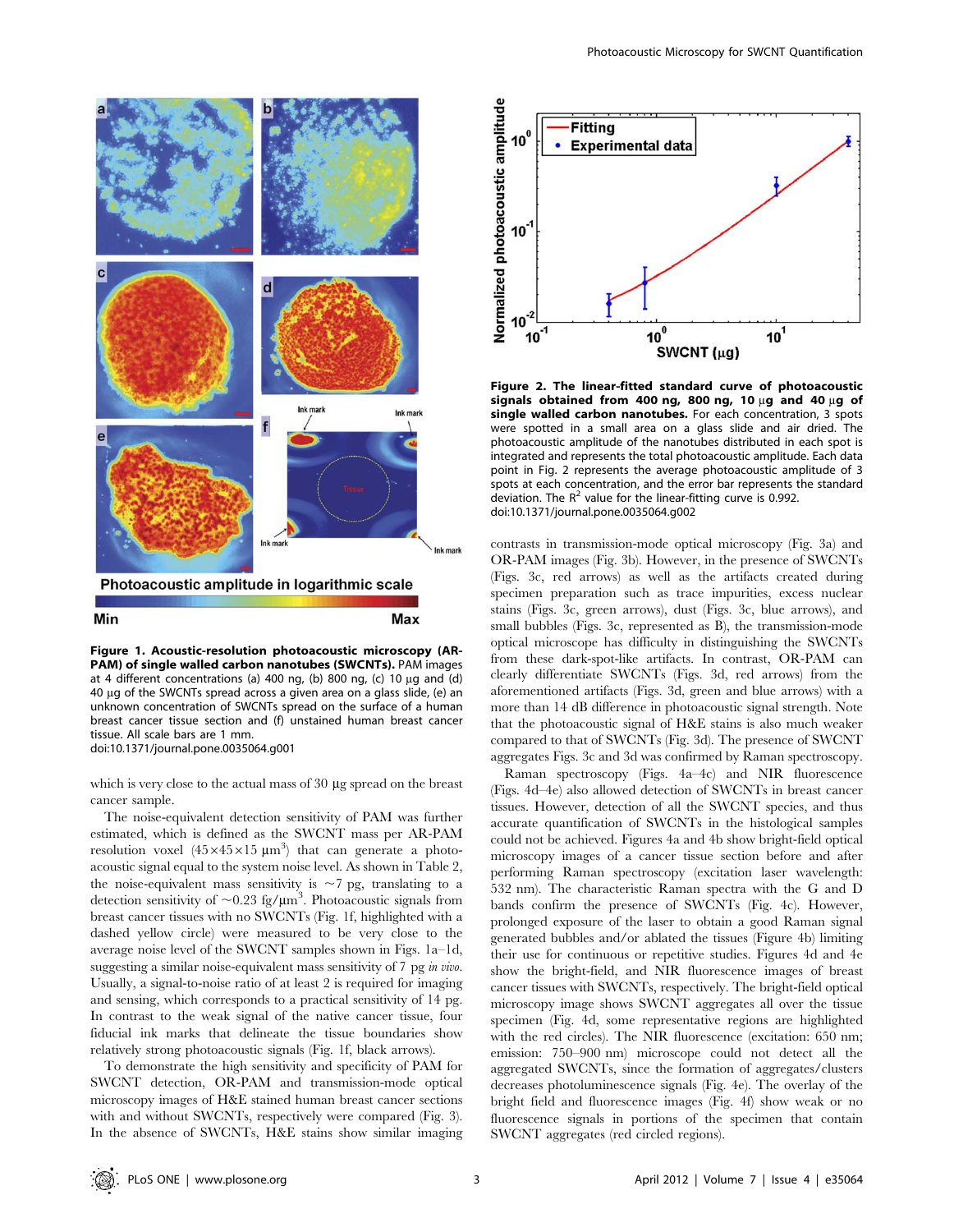| Table 2. Concentration-dependent photoacoustic signals produced by single walled carbon nanotubes (SWCNTs). |  |  |  |  |
|-------------------------------------------------------------------------------------------------------------|--|--|--|--|
|-------------------------------------------------------------------------------------------------------------|--|--|--|--|

| Concentration | Average total<br>photoacoustic signal $(x104)$ | <b>Standard</b><br>deviation $(x104)$ | <b>Average Noise level</b><br>per resolution voxel | Noise-equivalent<br>mass sensitivity |  |
|---------------|------------------------------------------------|---------------------------------------|----------------------------------------------------|--------------------------------------|--|
| 400 ng        | 1.94                                           | 0.55                                  | 0.29                                               | 6.0 <sub>pg</sub>                    |  |
| 800 ng        | 3.30                                           | 1.60                                  | 0.22                                               | $5.3$ pg                             |  |
| $10 \mu g$    | 39.00                                          | 9.10                                  | 0.30                                               | 7.7 pg                               |  |
| 40 µg         | 120.50                                         | 14.66                                 | 0.26                                               | 8.6 pg                               |  |

For each concentration, 3 spots were spotted. In each spot, the photoacoustic signal signals of all the trace amounts of SWCNTs are integrated and represented as the total photoacoustic signal. Then the average photoacoustic signal and the standard deviation were obtained from the three spots of each concentration. The noiseequivalent mass sensitivity was calculated based on the quantification of the average noise level per resolution voxel. The photoacoustic signals of all the above concentrations were used to generate the standard curve in Fig. 2.

doi:10.1371/journal.pone.0035064.t002

Taking advantage of PAM's high sensitivity and specificity to SWCNTs, we further evaluated its efficacy for mapping SWCNTs in histological specimens, where traditional bright-field optical microscopy has poor specificity. For example, in the bright-field optical microscopic images of a methylene blue stained rabbit subcutaneous tissue specimen at varying magnifications (Fig. 5a:  $2\times$ , Fig. 5b: 4 $\times$ , and Fig. 5c:  $10\times$ ), SWCNT aggregates (green arrows), bubbles (black arrows), and intense stains (red arrows) all appear black and are difficult to differentiate. For comparison, a rabbit subcutaneous tissue specimen with tissue engineering



Figure 3. Comparison between conventional transmissionmode optical microscopy and optical-resolution photoacoustic microscopy (OR-PAM) of human breast cancer tissues in the absence and presence of single walled carbon nanotubes (SWCNTs). Optical images of H&E stained breast cancer tissue sections without (a) and with (c) SWCNTs. OR-PAM images of the same human breast cancer tissue without (b) and with (d) SWCNTs. In panel c, artifacts generated during the preparation of histological specimens such as micro- and nano-sized bubbles (represented by the letters B) nuclear stains (green arrows) and, dust particles (blue arrows) are shown and appear black along with SWCNTs aggregates (red arrows). In panel d, only the SWCNT aggregates are detected (red arrows) and the artifacts are not detected.. The scale bar in (a) is 200  $\mu$ m and applies to all the panels.

doi:10.1371/journal.pone.0035064.g003

implants was imaged using both bright-field optical microscopy (Fig. 6a) and OR-PAM (Fig. 6b). Polypropylene fumarate polymer (PPF) scaffolds (P) and connective tissues (CT), which show similar morphology to small SWCNT aggregates (NT, red arrow) in Fig. 6a, can be clearly distinguished from SWCNTs by OR-PAM (Fig. 6b). The areas of dye-stained tissues and polymer scaffolds present much weaker photoacoustic signals as compared to the SWCNT areas, and thus can be considered as background. To further isolate SWCNT signals, a method was developed based on SCANCO–IPL to subtract the background signals (Fig. 6c). With background subtraction, we were able to quantify the area of the SWCNT distribution to be 28.7 mm<sup>2</sup>, which accounted for only 2.38% of the total area of the subcutaneous tissue imaged by OR-PAM  $(1205 \text{ mm}^2)$ .

#### Discussion

The aim of this study was to investigate the efficacy of PAM to detect, map and quantify SWCNTs in a variety of histological specimens. The histological specimens consisted of cancer and benign tissue biopsies (histological specimens from implanted tissue engineering scaffolds).

The cancer tissue sections were used as tissue phantoms to determine, and validate the capabilities of PAM to detect, and quantify SWCNT. Since these experiments needed a prior knowledge of the concentrations, known amounts of SWCNTs were spotted on the breast cancer histology specimens. Our results indicate that even extremely low amounts of SWCNTs can generate strong photoacoustic signals, providing sufficient contrast to detect and distinguish them from the background tissue. Further, the SWCNTs could be accurately quantified and mapped in the specimens. To quantify the SWCNTs, we prepared a linear standard curve of photoacoustic signal strength as a function of SWCNT concentration, and estimated the noise-equivalent detection sensitivity to be 7 pg. The accuracy of the quantification using the standard curve was validated by performing a single blind study to determine the concentration of SWCNTs present in a breast cancer tissue (Figure 1e). The measurement error was 3.3%, indicating that our method allows accurate quantification of the SWCNTs even at low concentrations.

Subsequently, in vivo experiments were conducted with SWCNTs, and postmortem benign histological specimens of explanted tissues were prepared. PAM was performed on these histological tissues to validate the detection, quantification, and mapping of unknown trace amounts of SWCNTs. To achieve these ends, SWCNT-incorporated tissue engineering scaffolds implanted subcutaneously in rabbits over a period of 4 weeks were explanted en-bloc post-mortem with the surrounding tissues, and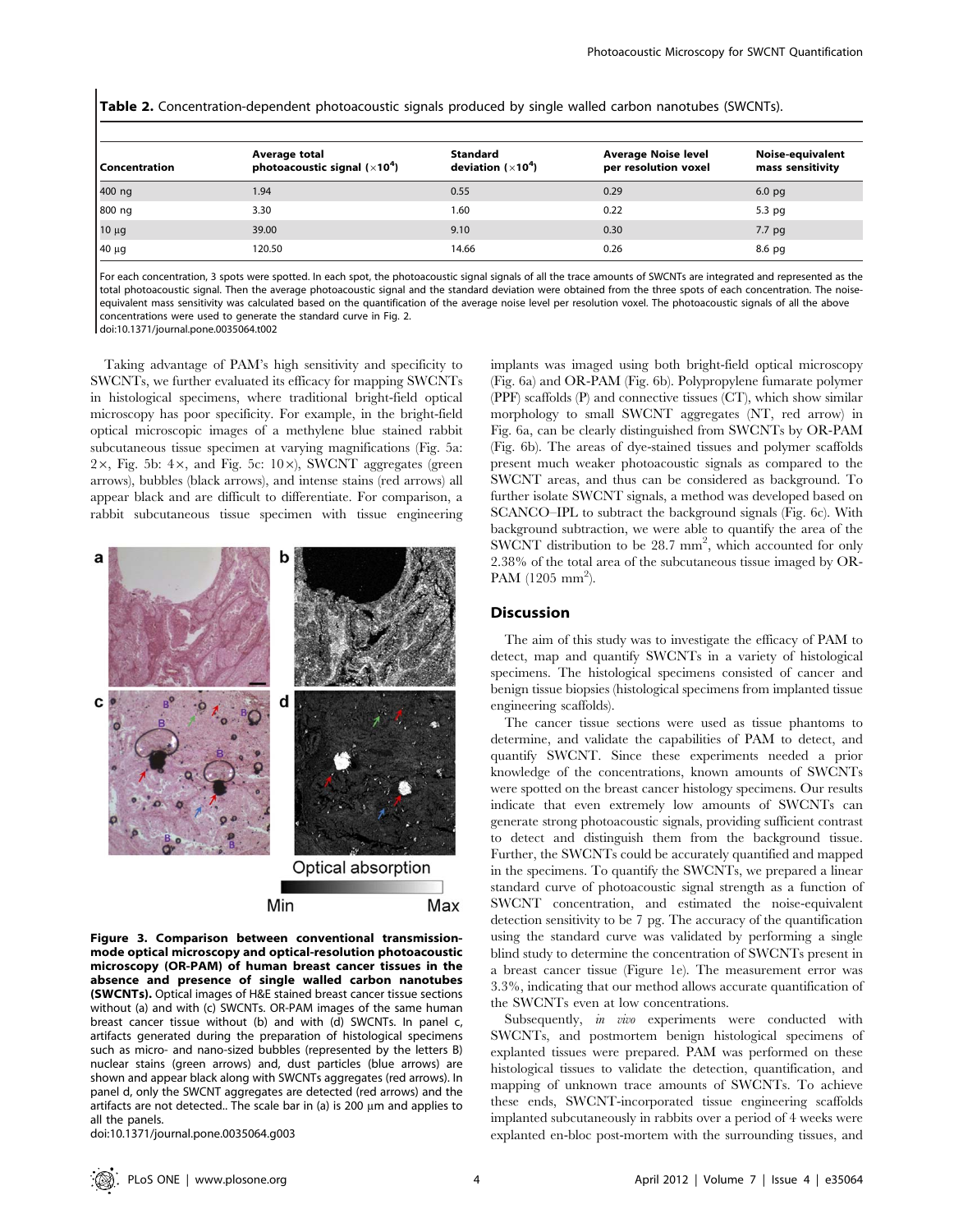

Figure 4. Confocal Raman (a–c) and NIR luminescence (d–f) imaging of stained and unstained breast cancer tissue with SWCNTs. Optical transmission microscopy before (a) and after (b) laser excitation during Raman imaging of SWCNTs in H&E stained breast cancer tissue. (c) Raman spectrum obtained on the same tissue using a WITec Alpha 300 Confocal Raman Microscope excited with a 532 nm laser. The laser intensity used damages the tissue under investigation and creates artifacts represented by letter 'B'. The Raman spectra of SWCNTs showing G (tangential oscillations of carbon atoms along the nanotube axis) and D (vibrational modes of disordered carbon) bands. (d) Confocal images of breast cancer tissue containing SWCNTs in the bright field. (e) NIR Confocal fluorescence image of the tissue with SWCNTs ( $\lambda$ ex = 650 nm,  $\lambda$ em = 750–900 nm. (f) Overlay of optical and NIR images of breast cancer tissue with SWCNT. Circles show the SWCNT aggregates. doi:10.1371/journal.pone.0035064.g004

tissue histological sections were prepared. These tissue sections were imaged with bright-field optical microscopy and PAM. Image analysis was further used to map, and quantify the SWCNT distribution in tissue specimens. The bright field optical microscopy showed large aggregates of SWCNTs in subcutaneous tissues; however, small aggregates could hardly be distinguished from dye stains, and polymer scaffolds (Fig. 6a). In contrast, OR-PAM showed a significant difference in optical absorption between SWCNTs, and the background (dye stains and polymer scaffolds) (Fig. 6b). A user-defined grey threshold similar to ones used in histomorphometric analysis allowed effective background subtraction [1]. The final processed image showed the mapping of the fine distribution of the SWCNTs, and thereby enables estimation of the SWCNT amounts (Fig. 6c). Thus, PAM along with the developed image analysis protocol should provide greater insight in investigating host responses to SWCNT-based devices and implants [5].

Bright-field optical microscopy (Fig. 3a, 3c, and Fig. 5), Raman spectroscopy (Fig. 4a–4c), and NIR fluorescence microscopy (Fig. 4d–4f) of histological specimens containing SWCNTs were performed, and compared with OR-PAM. Bright-field optical microscopy of dye-stained histological specimens containing SWCNTs is by far the most widely used technique. The results of this study, and by others [5] clearly show that the capabilities of this technique are limited by artifacts created during the specimen preparation, including impurities, false or dense staining of colored dyes or organic fluorophores, and microbubbles. Generally, these artifacts appear black, and are difficult to distinguish from SWCNTs (Fig. 3c). Though recent progress in quantifying SWCNTs with Raman scattering has been achieved, it is limited by a weak signal to noise ratio and the requirement of using nearresonant laser sources [8–9]. Our experimental results show that use of laser at the intensity needed to obtain a robust Raman signal can generate artifacts (bubbles) in the tissue specimens and/or damage (e.g. ablate) the tissue under investigation (Fig. 4c). Thus, this technique may not be useful for multiple analyses of the tissue specimens. NIR fluorescence microscopy, another widely used technique for SWCNT analysis [10], could not be used for the quantification or mapping of SWCNTs in thin film histological specimens (Fig. 4d–4f). The results indicate that the formation of aggregates/clusters decreases the photoluminescence signal. Additionally, the metallic SWCNTs show no photoluminescent signal, and photo-bleaching occurred over prolonged exposures. Furthermore, it has been shown recently that adsorption of biomolecules such as proteins and DNA quench the NIR photoluminescence [19–21]. Thus, even though NIR fluorescence microscopy could be suitable for the detection, quantification, and mapping of individual semiconducting SWCNTs in histological specimens, it may not be an ideal tool for quantitative analysis when SWCNTs aggregates or metallic SWCNTs are also present in histological specimens [11]. PAM holds the potential to complement the capabilities of the other optical imaging-based techniques. The large optical absorption coefficient, and wide absorption spectrum of SWCNTs allows highly specific photoacoustic detection at low laser exposure levels, and a variety of optical wavelengths (Fig. 3d) [22]. Furthermore, the detection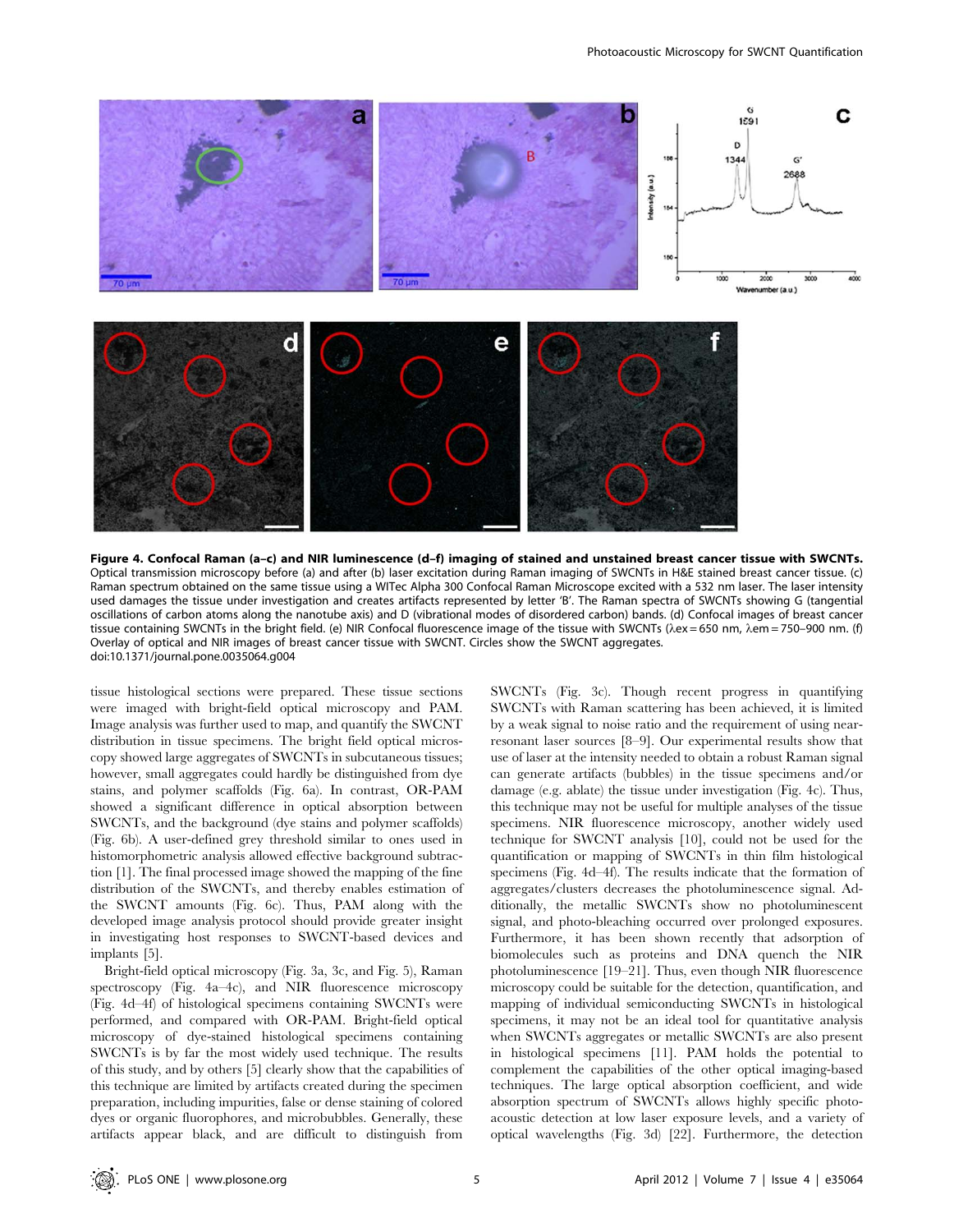

Figure 5. Histological sections of poly(propylene fumarate) (PPF) scaffold implanted rabbit subcutaneous tissue stained with methylene blue. Images are presented at  $2\times$  (a),  $4\times$  (b) and  $10\times$ (c) magnification. The connective tissue (CT) and PPF scaffold (P) is present in all the sections. Inflammatory cells (IC) and blood vessel (BV) are also observed in the images (a) and (c). The red arrows in all the images represent regions of intense staining and the black arrows represent air bubbles and stain spots. doi:10.1371/journal.pone.0035064.g005

sensitivity of PAM (down to picogram range) is similar, or better than existing optical techniques such as NIR fluorescence microscopy, and Raman spectroscopy [10,23–25]. The deep tissue penetration of AR-PAM also shows the potential for in vivo applications.

#### Conclusion

In the present study, we have validated and demonstrated the efficacy of PAM to detect, map and quantify trace amounts of SWCNTs in a variety of histological tissue specimens. The detection sensitivity of PAM to SWCNTs could reach down to picogram levels. Image processing analysis similar to that used in micro-computed x-ray tomography further enables mapping of SWCNT distribution in a rabbit subcutaneous tissue specimen with tissue engineering scaffolds and thereby identifying tissue regions containing trace amounts of SWCNTs. Taking advantage of the high optical absorption contrast of SWCNTs, PAM could provide complementary information to existing electron and optical microscopy techniques in the histological analysis of tissue sections containing SWCNTs. PAM is highly sensitive to SWCNTs and possesses scalable penetration/resolution, which promotes its utility in numerous future applications in detection, mapping, and quantification of SWCNTs in vivo.

### Materials and Methods

#### Ethical review of procedures

All experimental animal and human procedures were carried out in conformity with the guidelines of the US National Institutes of Health. The laboratory animal protocols for this work were approved by University of Nijmegen's Animal Care and Use Committee. De-identified archival formalin-fixed paraffin-embedded remnant tissue blocks were processed from the archival collections of the Department of Pathology at Stony Brook University Medical Center. These materials do not meet the Department of Health and Human Services Office for Human Research Protections definitions for human tissue research.

# Standard curve for quantification of SWCNT concentration

Commercially available as-received SWCNTs (#519316, Sigma-Aldrich, St. Louis, MO, USA) were used for this study. The average SWCNT diameter was 1.4 nm. To measure the standard curve, SWCNTs were dispersed at a concentration of 1 mg/ml of 1% pluronic F-127 and sonicated at 25 W for one hour using a probe sonicator. After sonication, SWCNTs with concentrations of  $400$  ng,  $800$  ng,  $10 \mu$ g, and  $40 \mu$ g were individually spotted in a small area on the glass slide and air dried. For each concentration, 3 areas were spotted and imaged with acoustic-resolution PAM (AR-PAM). The average total photoacoustic signal from the 3 spots for each concentration was obtained, the standard deviation was calculated, and the standard curve delineating the relationship between photoacoustic signal strength and SWCNT concentration was generated.

#### Cancer tissue histological procedures

Human breast cancer tissue sections were cut  $4 \mu m$  thick for examination. A single blind study was designed to determine the concentration of SWCNTs in the cancer tissue sections using AR-PAM. SWCNTs of 30 µg were spotted on the cancer tissues and air dried. The amount of the spotted SWCNTs was unknown to the investigators performing the photoacoustic measurements. The total photoacoustic signal generated from the unknown samples was measured, and the SWCNT mass quantity was extrapolated from the standard curve.

To demonstrate the high sensitivity and specificity of PAM to detect and quantify SWCNTs, cancer tissues with and without the SWCNTs were stained with hematoxylin and eosin (H&E) and examined by both optical-resolution PAM (OR-PAM) and an Olympus microscope (BX-51).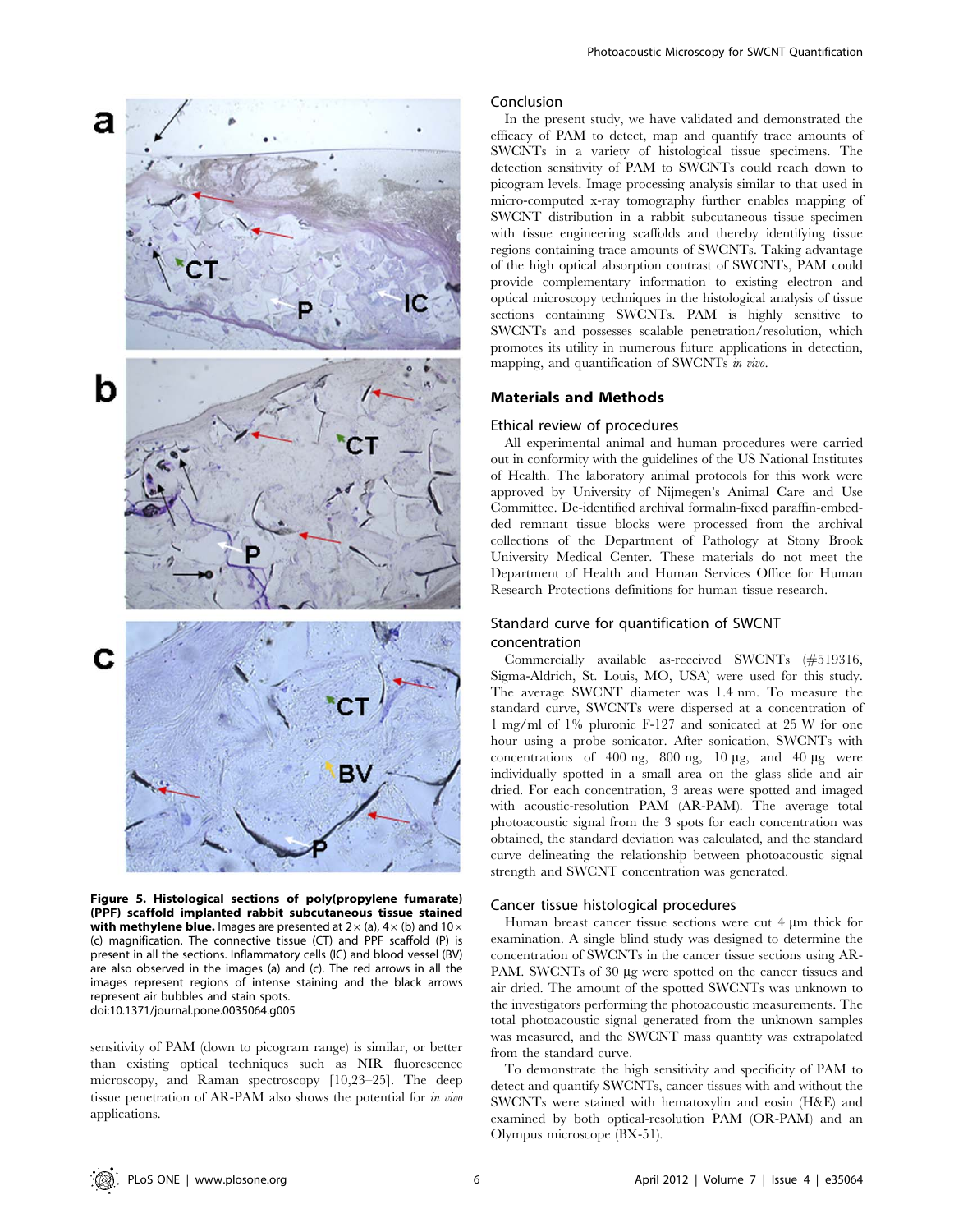

Figure 6. Comparison between conventional transmission-mode optical microscopy and optical-resolution photoacoustic microscopy (OR-PAM) of subcutaneous rabbit tissue implanted with poly(propylene fumarate) (PPF) scaffold for 12 weeks and labeled with SWCNTs. (a) The optical image and (b) the OR-PAM image of methylene blue and basic fuchsin stained subcutaneous rabbit tissue with SWCNTs. (c) Image processed using the SCANCO software by subtracting the background signal of the breast tissue. The SWCNTs appear as black aggregates (NT), the blue stained areas represent the connective tissue CT, and 'P' represents the PPF scaffold in the optical images. doi:10.1371/journal.pone.0035064.g006

# SWCNT-tissue engineering scaffolds

Porous (84% volume porosity) tissue scaffolds consisting of SWCNTs dispersed (0.5 wt%) in a biodegradable, biocompatible polymer poly(propylene fumarate) (PPF) were used. The description of the preparation and characterization of these tissue engineering scaffolds, their subcutaneous implantation and retrieval in rabbits is described in detail elsewhere [15,5]. Briefly, the implants and surrounding tissues, retrieved en bloc, were cut into smaller samples. Following fixation in a 10% buffered formalin solution; the samples were then prepared for histological analysis. They were dehydrated in a graded series of ethanol, and then embedded with methylmethacrylate, which was subsequently polymerized. Transverse sections of  $10-15$  µm were made using a modified diamond blade microtome (Leica Microsystems SP1600, Rijswijk, The Netherlands), with three sections obtained from each implant. These sections were stained with methylene blue for evaluation by light microscopy (Leica DMLB, Rijswijk, Netherlands).

#### Photoacoustic Microscopy

In PAM, the biological tissue is irradiated by a focused shortpulsed laser beam (570 nm in the present study) and the acoustic pulse induced as a result of transient thermoelastic expansion of the tissue is detected by a focused ultrasonic transducer to form an image. To maximize imaging sensitivity, the optical illumination and the ultrasonic detection are configured coaxially and confocally in our PAM systems. Thus, the sensitivity of PAM is determined by the overlapping of the dual foci [16,19]. Twodimensional raster scanning of the overlapped optical and acoustic foci, in combination with time-resolved ultrasonic detection, reveals the volumetric distribution of endogenous or exogenous optical absorbers (SWCNTs in this case). Diffraction-limited optical focus (10 times finer than the acoustic focus) can be used to achieve micron-level lateral resolution within the quasiballistic regime in biological tissues  $(\sim 1 \text{ mm}$  deep into tissue). This technology is referred to as OR-PAM. By contrast, tight acoustic focusing, in combination with weak optical focusing, is employed by AR-PAM to achieve 50-um lateral resolution in the optical